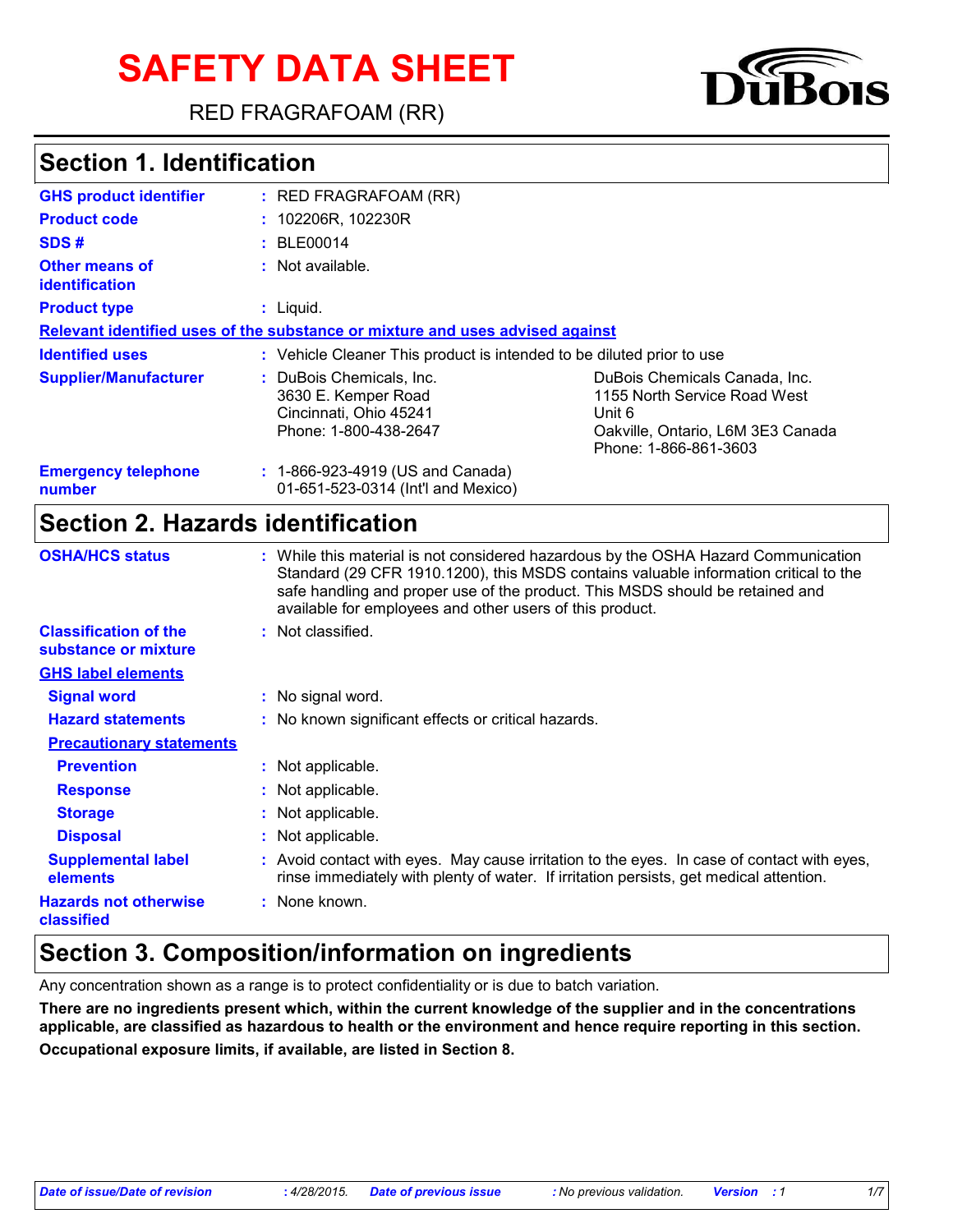# **Section 4. First aid measures**

#### **Description of necessary first aid measures**

| <b>Eye contact</b>                                 | : Immediately flush eyes with plenty of water, occasionally lifting the upper and lower<br>eyelids. Check for and remove any contact lenses. Get medical attention if irritation<br>occurs.                                                                                                                                                            |
|----------------------------------------------------|--------------------------------------------------------------------------------------------------------------------------------------------------------------------------------------------------------------------------------------------------------------------------------------------------------------------------------------------------------|
| <b>Inhalation</b>                                  | : Remove victim to fresh air and keep at rest in a position comfortable for breathing. Get<br>medical attention if symptoms occur. In case of inhalation of decomposition products in<br>a fire, symptoms may be delayed. The exposed person may need to be kept under<br>medical surveillance for 48 hours.                                           |
| <b>Skin contact</b>                                | : Flush contaminated skin with plenty of water. Remove contaminated clothing and<br>shoes. Get medical attention if symptoms occur.                                                                                                                                                                                                                    |
| <b>Ingestion</b>                                   | : Wash out mouth with water. Remove victim to fresh air and keep at rest in a position<br>comfortable for breathing. If material has been swallowed and the exposed person is<br>conscious, give small quantities of water to drink. Do not induce vomiting unless<br>directed to do so by medical personnel. Get medical attention if symptoms occur. |
| Most important symptoms/effects, acute and delayed |                                                                                                                                                                                                                                                                                                                                                        |
| <b>Potential acute health effects</b>              |                                                                                                                                                                                                                                                                                                                                                        |
| <b>Eye contact</b>                                 | : May cause slight transient irritation.                                                                                                                                                                                                                                                                                                               |
| <b>Inhalation</b>                                  | : Exposure to decomposition products may cause a health hazard. Serious effects may<br>be delayed following exposure.                                                                                                                                                                                                                                  |
| <b>Skin contact</b>                                | : No known significant effects or critical hazards.                                                                                                                                                                                                                                                                                                    |
| <b>Ingestion</b>                                   | : Ingestion may cause gastrointestinal irritation and diarrhea.                                                                                                                                                                                                                                                                                        |
| Over-exposure signs/symptoms                       |                                                                                                                                                                                                                                                                                                                                                        |
| <b>Eye contact</b>                                 | : pain or irritation<br>watering<br>redness                                                                                                                                                                                                                                                                                                            |
| <b>Inhalation</b>                                  | : No specific data.                                                                                                                                                                                                                                                                                                                                    |
| <b>Skin contact</b>                                | : No specific data.                                                                                                                                                                                                                                                                                                                                    |
| <b>Ingestion</b>                                   | : No specific data.                                                                                                                                                                                                                                                                                                                                    |
|                                                    | Indication of immediate medical attention and special treatment needed, if necessary                                                                                                                                                                                                                                                                   |
| <b>Notes to physician</b>                          | : In case of inhalation of decomposition products in a fire, symptoms may be delayed.<br>The exposed person may need to be kept under medical surveillance for 48 hours.                                                                                                                                                                               |
| <b>Specific treatments</b>                         | : No specific treatment.                                                                                                                                                                                                                                                                                                                               |

**See toxicological information (Section 11)**

# **Section 5. Fire-fighting measures**

| <b>Extinguishing media</b>                               |                                                                                                                                                                        |
|----------------------------------------------------------|------------------------------------------------------------------------------------------------------------------------------------------------------------------------|
| <b>Suitable extinguishing</b><br>media                   | : Use an extinguishing agent suitable for the surrounding fire.                                                                                                        |
| <b>Unsuitable extinguishing</b><br>media                 | : None known.                                                                                                                                                          |
| <b>Specific hazards arising</b><br>from the chemical     | : In a fire or if heated, a pressure increase will occur and the container may burst.                                                                                  |
| <b>Hazardous thermal</b><br>decomposition products       | Decomposition products may include the following materials:<br>carbon dioxide<br>carbon monoxide<br>nitrogen oxides                                                    |
| <b>Special protective</b><br>equipment for fire-fighters | Fire-fighters should wear appropriate protective equipment and self-contained breathing<br>apparatus (SCBA) with a full face-piece operated in positive pressure mode. |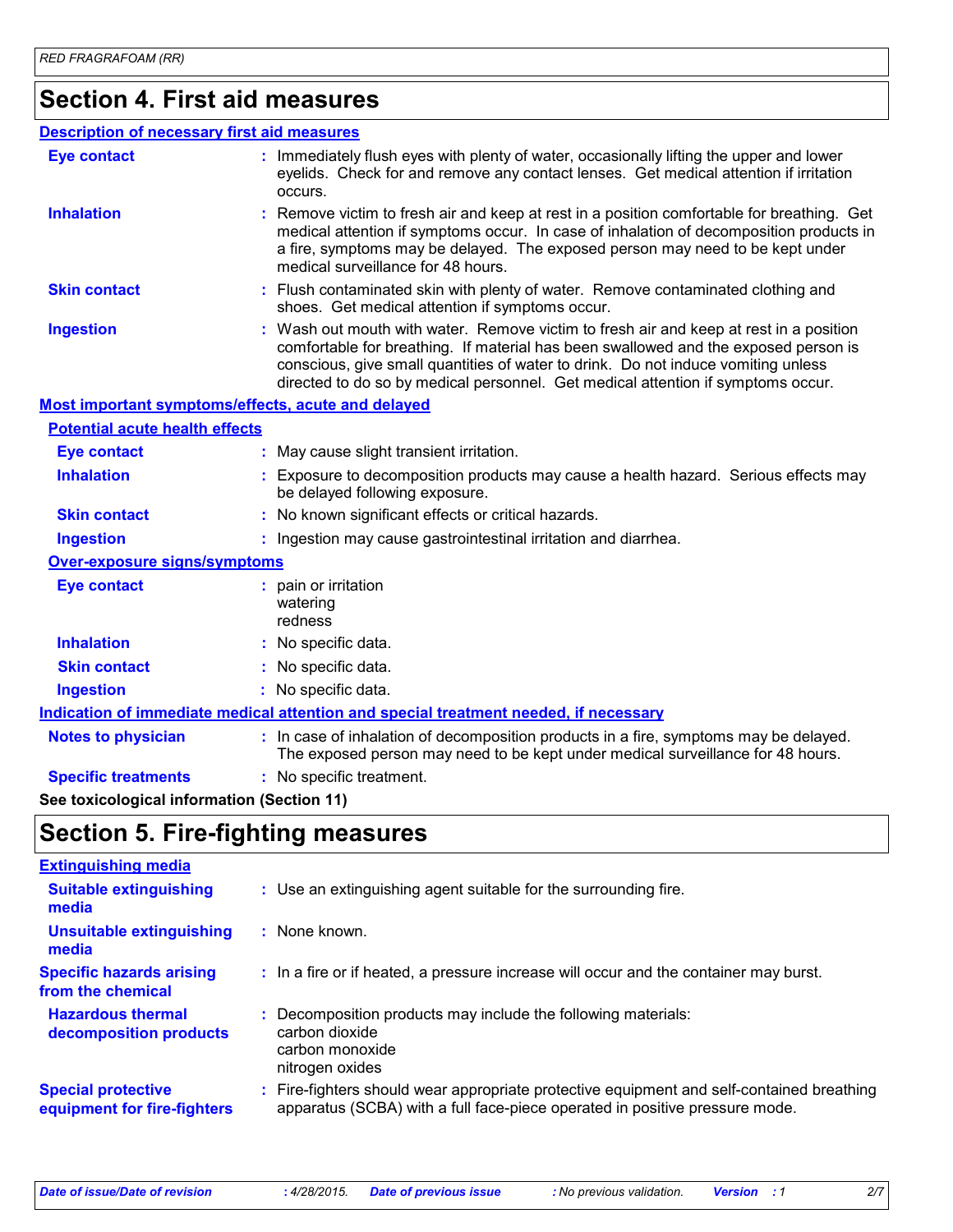# **Section 6. Accidental release measures**

| <b>Personal precautions</b>      | : No action shall be taken involving any personal risk or without suitable training.<br>Evacuate surrounding areas. Keep unnecessary and unprotected personnel from<br>entering. Do not touch or walk through spilled material. Put on appropriate personal<br>protective equipment.                                                                                                                                                                                                                                                                                                       |
|----------------------------------|--------------------------------------------------------------------------------------------------------------------------------------------------------------------------------------------------------------------------------------------------------------------------------------------------------------------------------------------------------------------------------------------------------------------------------------------------------------------------------------------------------------------------------------------------------------------------------------------|
| <b>Environmental precautions</b> | : Avoid dispersal of spilled material and runoff and contact with soil, waterways, drains<br>and sewers. Inform the relevant authorities if the product has caused environmental<br>pollution (sewers, waterways, soil or air).                                                                                                                                                                                                                                                                                                                                                            |
| <b>Methods for cleaning up</b>   |                                                                                                                                                                                                                                                                                                                                                                                                                                                                                                                                                                                            |
| <b>Small spill</b>               | : Stop leak if without risk. Move containers from spill area. Dilute with water and mop up<br>if water-soluble. Alternatively, or if water-insoluble, absorb with an inert dry material and<br>place in an appropriate waste disposal container. Dispose of via a licensed waste<br>disposal contractor.                                                                                                                                                                                                                                                                                   |
| <b>Large spill</b>               | : Stop leak if without risk. Move containers from spill area. Prevent entry into sewers,<br>water courses, basements or confined areas. Wash spillages into an effluent treatment<br>plant or proceed as follows. Contain and collect spillage with non-combustible,<br>absorbent material e.g. sand, earth, vermiculite or diatomaceous earth and place in<br>container for disposal according to local regulations (see Section 13). Dispose of via a<br>licensed waste disposal contractor. Note: see Section 1 for emergency contact<br>information and Section 13 for waste disposal. |

#### **Section 7. Handling and storage**

| <b>Handling</b> | : Put on appropriate personal protective equipment (see Section 8).                                                                                                                                                                                                                                                                                                                                                                                                                                           |
|-----------------|---------------------------------------------------------------------------------------------------------------------------------------------------------------------------------------------------------------------------------------------------------------------------------------------------------------------------------------------------------------------------------------------------------------------------------------------------------------------------------------------------------------|
| <b>Storage</b>  | : Store in accordance with local regulations. Store in original container protected from<br>direct sunlight in a dry, cool and well-ventilated area, away from incompatible materials<br>(see Section 10) and food and drink. Keep container tightly closed and sealed until<br>ready for use. Containers that have been opened must be carefully resealed and kept<br>upright to prevent leakage. Do not store in unlabeled containers. Use appropriate<br>containment to avoid environmental contamination. |

# **Section 8. Exposure controls/personal protection**

| <b>Occupational exposure limits</b>                                                                                                                                                                                                                                                                                                                                                               |
|---------------------------------------------------------------------------------------------------------------------------------------------------------------------------------------------------------------------------------------------------------------------------------------------------------------------------------------------------------------------------------------------------|
|                                                                                                                                                                                                                                                                                                                                                                                                   |
| Good general ventilation should be sufficient to control worker exposure to airborne<br>contaminants.                                                                                                                                                                                                                                                                                             |
| : Wash hands, forearms and face thoroughly after handling chemical products, before<br>eating, smoking and using the lavatory and at the end of the working period.<br>Appropriate techniques should be used to remove potentially contaminated clothing.<br>Wash contaminated clothing before reusing. Ensure that eyewash stations and safety<br>showers are close to the workstation location. |
|                                                                                                                                                                                                                                                                                                                                                                                                   |
| : If a risk assessment indicates this is necessary, use a properly fitted, air-purifying or<br>airfed respirator complying with an approved standard. Respirator selection must be<br>based on known or anticipated exposure levels, the hazards of the product and the safe<br>working limits of the selected respirator.                                                                        |
| : Chemical-resistant, impervious gloves complying with an approved standard should be<br>worn at all times when handling chemical products if a risk assessment indicates this is<br>necessary.                                                                                                                                                                                                   |
| : Safety eyewear complying with an approved standard should be used when a risk<br>assessment indicates this is necessary to avoid exposure to liquid splashes, mists,<br>gases or dusts. Recommended: splash goggles                                                                                                                                                                             |
|                                                                                                                                                                                                                                                                                                                                                                                                   |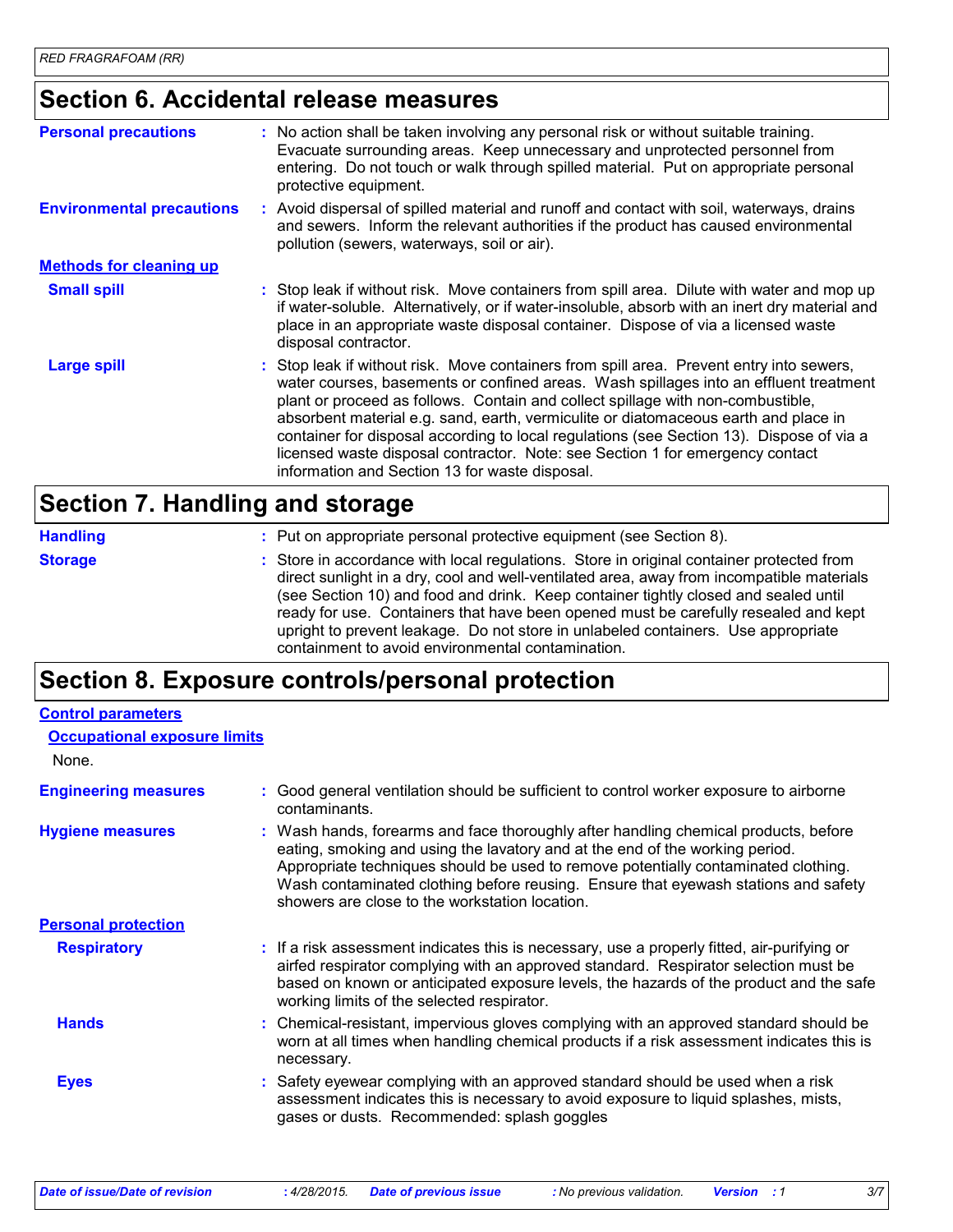# **Section 8. Exposure controls/personal protection**

| <b>Skin</b>                                      | : Personal protective equipment for the body should be selected based on the task being<br>performed and the risks involved and should be approved by a specialist before<br>handling this product.                                                                                                                             |
|--------------------------------------------------|---------------------------------------------------------------------------------------------------------------------------------------------------------------------------------------------------------------------------------------------------------------------------------------------------------------------------------|
| <b>Environmental exposure</b><br><b>controls</b> | : Emissions from ventilation or work process equipment should be checked to ensure<br>they comply with the requirements of environmental protection legislation. In some<br>cases, fume scrubbers, filters or engineering modifications to the process equipment<br>will be necessary to reduce emissions to acceptable levels. |
| <b>Personal protective</b>                       |                                                                                                                                                                                                                                                                                                                                 |

**equipment (Pictograms)**



# **Section 9. Physical and chemical properties**

| <b>Appearance</b>                                 |                                                                      |
|---------------------------------------------------|----------------------------------------------------------------------|
| <b>Physical state</b>                             | : Liquid. [Aqueous solution]                                         |
| <b>Color</b>                                      | $:$ Red.                                                             |
| Odor                                              | Fruity, acidic.                                                      |
| <b>Odor threshold</b>                             | Not available.                                                       |
| pH                                                | 7.5                                                                  |
| <b>Melting point</b>                              | Not available.                                                       |
| <b>Boiling point</b>                              | Not available.                                                       |
| <b>Flash point</b>                                | Closed cup: Not applicable. [Product does not sustain combustion.]   |
| <b>Burning time</b>                               | Not applicable.                                                      |
| <b>Burning rate</b>                               | Not applicable.                                                      |
| <b>Evaporation rate</b>                           | Not available.                                                       |
| <b>Flammability (solid, gas)</b>                  | : Not available.                                                     |
| Lower and upper explosive<br>(flammable) limits   | Not available.                                                       |
| <b>Vapor pressure</b>                             | : Not available.                                                     |
| <b>Vapor density</b>                              | Not available.                                                       |
| <b>Relative density</b>                           | 1.018                                                                |
| <b>Solubility</b>                                 | Easily soluble in the following materials: cold water and hot water. |
| <b>Solubility in water</b>                        | Not available.                                                       |
| <b>Partition coefficient: n-</b><br>octanol/water | Not available.                                                       |
| <b>Auto-ignition temperature</b>                  | : Not available.                                                     |
| <b>Decomposition temperature</b>                  | Not available.                                                       |
| <b>Viscosity</b>                                  | Not available.                                                       |
| <b>Elemental Phosphorus</b>                       | $0\%$                                                                |
| <b>VOC content</b>                                | 1 % [CARB - Consumer products]                                       |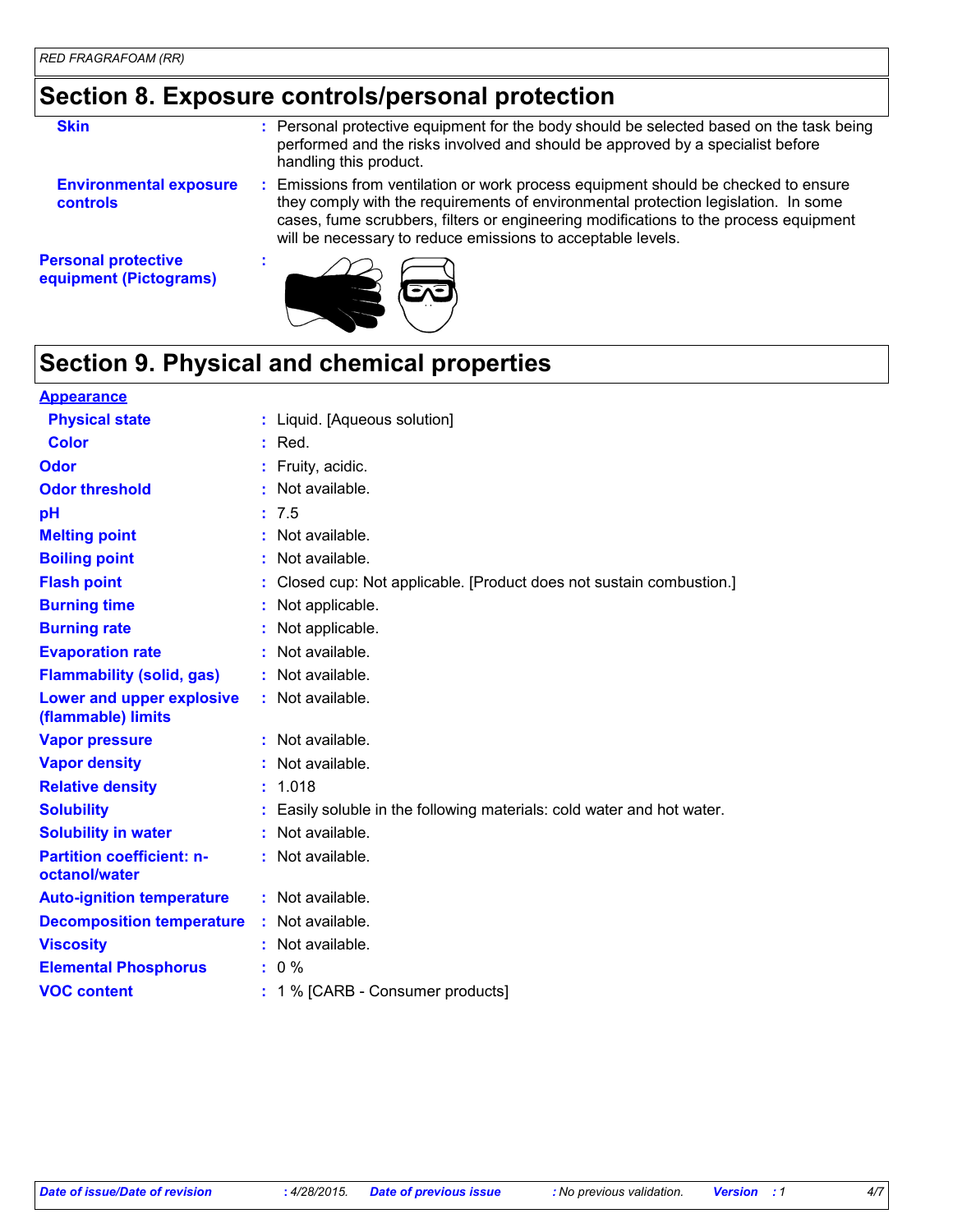# **Section 10. Stability and reactivity**

| <b>Reactivity</b>                            | : No specific test data related to reactivity available for this product or its ingredients.                                                                                                                                                                                                                                                                                                                                                                                                                  |
|----------------------------------------------|---------------------------------------------------------------------------------------------------------------------------------------------------------------------------------------------------------------------------------------------------------------------------------------------------------------------------------------------------------------------------------------------------------------------------------------------------------------------------------------------------------------|
| <b>Chemical stability</b>                    | : The product is stable.                                                                                                                                                                                                                                                                                                                                                                                                                                                                                      |
| <b>Possibility of hazardous</b><br>reactions | : Under normal conditions of storage and use, hazardous reactions will not occur.                                                                                                                                                                                                                                                                                                                                                                                                                             |
| <b>Conditions to avoid</b>                   | : No specific data.                                                                                                                                                                                                                                                                                                                                                                                                                                                                                           |
| <b>Incompatible materials</b>                | $:$ Not available.                                                                                                                                                                                                                                                                                                                                                                                                                                                                                            |
| <b>Hazardous decomposition</b><br>products   | : Under normal conditions of storage and use, hazardous decomposition products should<br>not be produced.                                                                                                                                                                                                                                                                                                                                                                                                     |
| <b>Storage</b>                               | : Store in accordance with local regulations. Store in original container protected from<br>direct sunlight in a dry, cool and well-ventilated area, away from incompatible materials<br>(see Section 10) and food and drink. Keep container tightly closed and sealed until<br>ready for use. Containers that have been opened must be carefully resealed and kept<br>upright to prevent leakage. Do not store in unlabeled containers. Use appropriate<br>containment to avoid environmental contamination. |

# **Section 11. Toxicological information**

| <b>Information on toxicological effects</b> |                                                                                                                                                               |
|---------------------------------------------|---------------------------------------------------------------------------------------------------------------------------------------------------------------|
| <b>Information on the likely</b>            |                                                                                                                                                               |
| routes of exposure                          | Dermal contact. Eye contact. Inhalation.                                                                                                                      |
| <b>Potential acute health effects</b>       |                                                                                                                                                               |
| <b>Eye contact</b>                          | May cause slight transient irritation.                                                                                                                        |
| <b>Inhalation</b>                           | Exposure to decomposition products may cause a health hazard. Serious effects may<br>be delayed following exposure.                                           |
| <b>Skin contact</b>                         | : No known significant effects or critical hazards.                                                                                                           |
| <b>Ingestion</b>                            | : Ingestion may cause gastrointestinal irritation and diarrhea.                                                                                               |
|                                             | Symptoms related to the physical, chemical and toxicological characteristics                                                                                  |
| <b>Eye contact</b>                          | : pain or irritation<br>watering<br>redness                                                                                                                   |
| <b>Inhalation</b>                           | : No specific data.                                                                                                                                           |
| <b>Skin contact</b>                         | : No specific data.                                                                                                                                           |
| <b>Ingestion</b>                            | : No specific data.                                                                                                                                           |
|                                             | Delayed and immediate effects and also chronic effects from short and long term exposure                                                                      |
| <b>Short term exposure</b>                  |                                                                                                                                                               |
| <b>Potential immediate</b><br>effects       | : Not available.                                                                                                                                              |
| <b>Potential delayed effects</b>            | : Not available.                                                                                                                                              |
| <b>Long term exposure</b>                   |                                                                                                                                                               |
| <b>Potential immediate</b><br>effects       | : Not available.                                                                                                                                              |
| <b>Potential delayed effects</b>            | : Not available.                                                                                                                                              |
| <b>Potential chronic health effects</b>     |                                                                                                                                                               |
| Not available.                              |                                                                                                                                                               |
| <b>General</b>                              | : No known significant effects or critical hazards.                                                                                                           |
| <b>Carcinogenicity</b>                      | : No known significant effects or critical hazards.                                                                                                           |
| <b>Mutagenicity</b>                         | : No known significant effects or critical hazards.                                                                                                           |
| <b>Teratogenicity</b>                       | No known significant effects or critical hazards.                                                                                                             |
| <b>Developmental effects</b>                | : No known significant effects or critical hazards.                                                                                                           |
|                                             | $ -$<br>the contract of the contract of the contract of the contract of the contract of the contract of the contract of<br>1000000000<br>$\cdots$<br>$\cdots$ |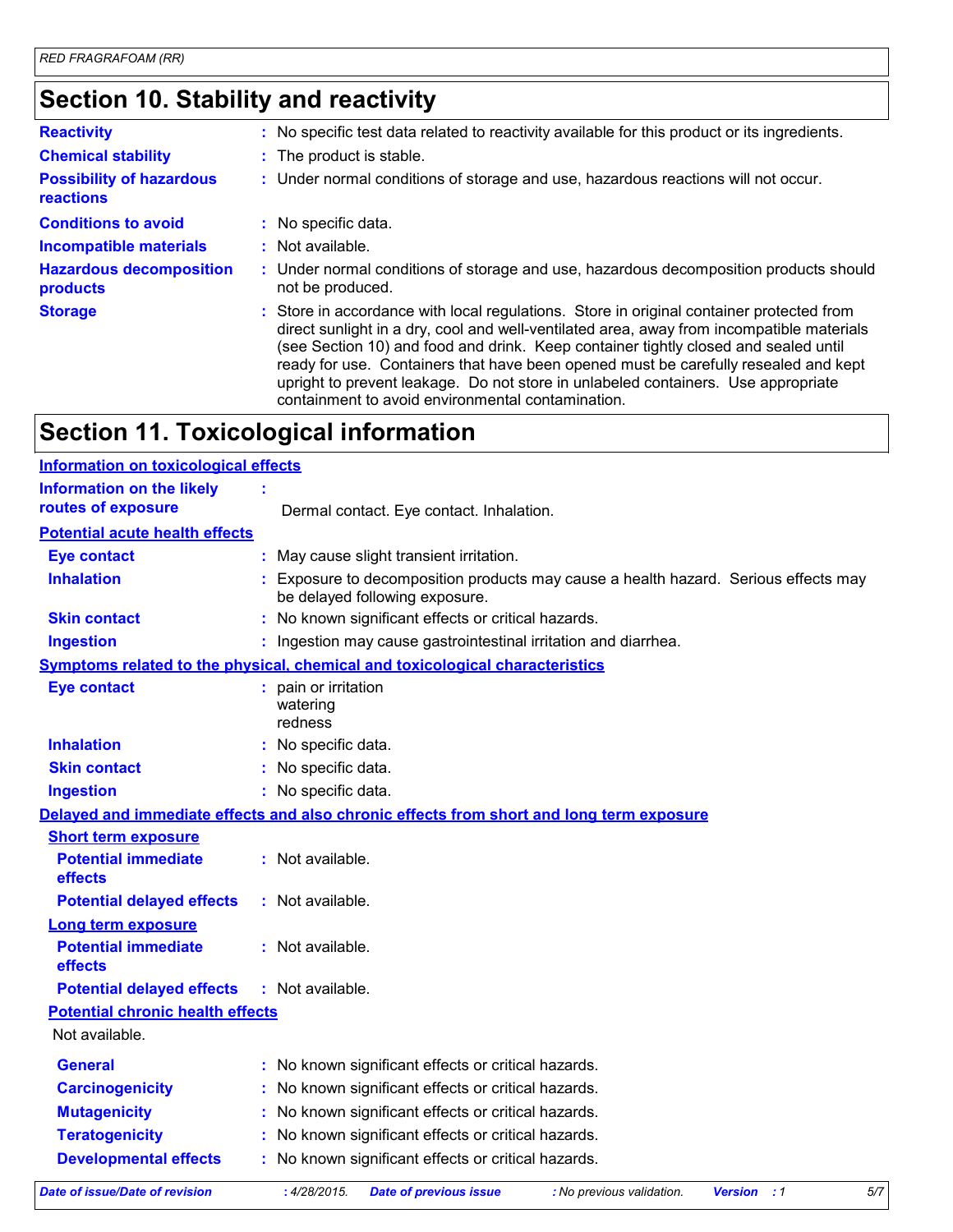### **Section 11. Toxicological information**

**Fertility effects :** No known significant effects or critical hazards.

#### **Numerical measures of toxicity**

#### **Acute toxicity estimates**

**Route ATE** value

Oral 11111.1 mg/kg

### **Section 12. Ecological information**

#### **Ecotoxicity :**

: Not available.

#### **Aquatic ecotoxicity**

Not available.

### **Section 13. Disposal considerations**

#### **Waste disposal :**

The generation of waste should be avoided or minimized wherever possible. Empty containers or liners may retain some product residues. This material and its container must be disposed of in a safe way. Dispose of surplus and non-recyclable products via a licensed waste disposal contractor. Disposal of this product, solutions and any byproducts should at all times comply with the requirements of environmental protection and waste disposal legislation and any regional local authority requirements. Avoid dispersal of spilled material and runoff and contact with soil, waterways, drains and sewers.

### **Section 14. Transport information**

**IATA/IMDG/DOT/TDG: Please refer to the Bill of Lading/receiving documents for up to date shipping information.**

### **Section 15. Regulatory information**

| <b>U.S. Federal regulations</b>                                                   | : TSCA 12(b) one-time export: No products were found.                     |
|-----------------------------------------------------------------------------------|---------------------------------------------------------------------------|
|                                                                                   | TSCA 12(b) annual export notification: No products were found.            |
|                                                                                   | United States inventory (TSCA 8b): All components are listed or exempted. |
|                                                                                   | <b>CERCLA:</b> Hazardous substances.: No products were found.             |
| <b>EPA Registration Number</b>                                                    | : Not available.                                                          |
| <b>Clean Air Act Section 112</b><br>(b) Hazardous Air<br><b>Pollutants (HAPS)</b> | : Not listed                                                              |
| <b>SARA 302/304</b>                                                               |                                                                           |
| <b>Composition/information on ingredients</b>                                     |                                                                           |
| No products were found.                                                           |                                                                           |
| <b>SARA 304 RQ</b>                                                                | : Not applicable.                                                         |
| <b>SARA 311/312</b>                                                               |                                                                           |
| <b>Classification</b>                                                             | : Not applicable.                                                         |
| <b>State regulations</b>                                                          |                                                                           |
| <b>Massachusetts</b>                                                              | : None of the components are listed.                                      |
| <b>New York</b>                                                                   | : None of the components are listed.                                      |
| <b>New Jersey</b>                                                                 | : None of the components are listed.                                      |
| <b>Pennsylvania</b>                                                               | : None of the components are listed.                                      |
| <b>California Prop. 65</b>                                                        |                                                                           |
| Not available.                                                                    |                                                                           |
| <b>Canada</b>                                                                     |                                                                           |
|                                                                                   |                                                                           |